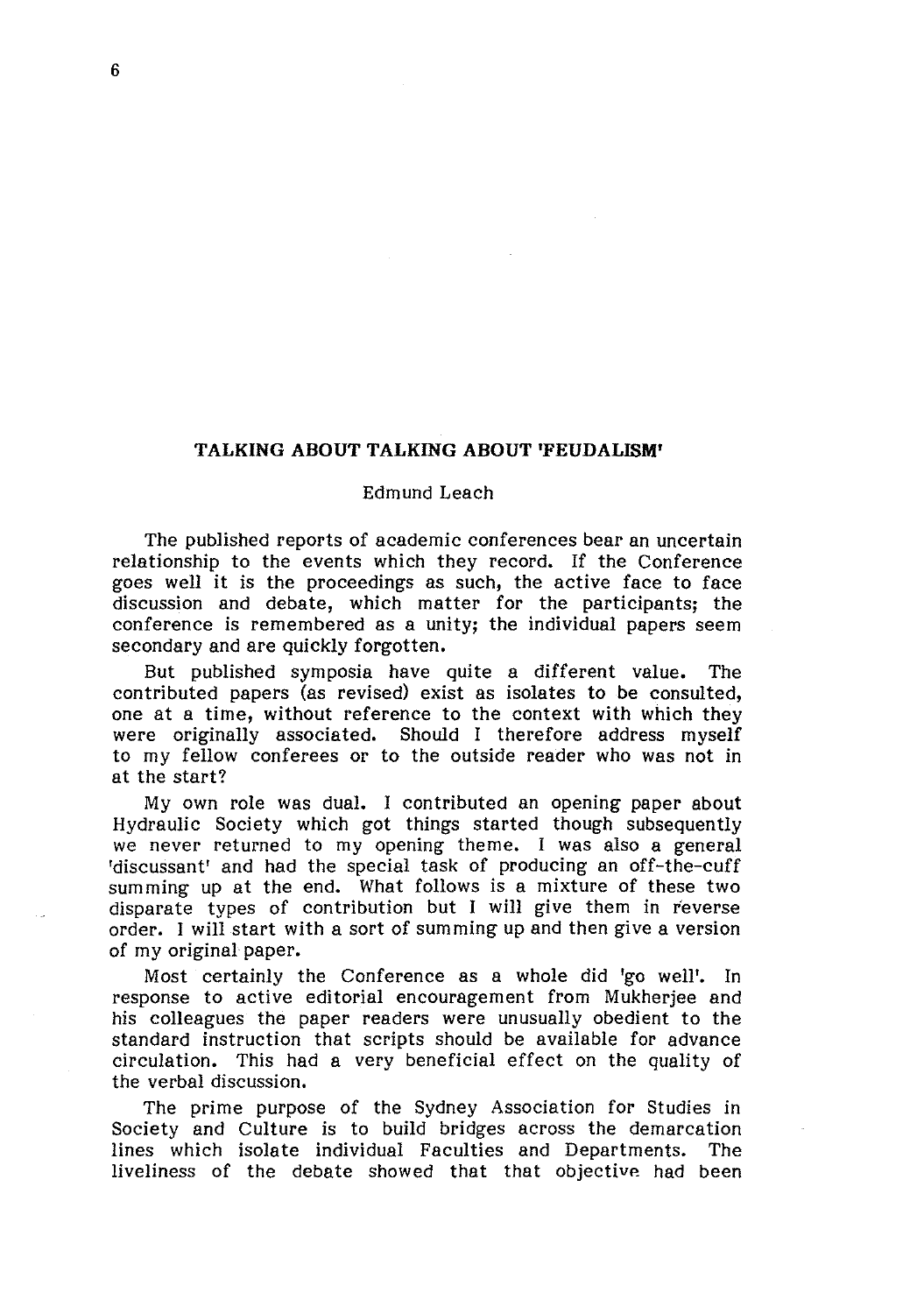achieved. The members of the Association should be well satisfied with their endeavours. But not surprisingly other demarcation lines came to the surface.

Since the Conference had been designed to pivot around the question of just how far the European historical category 'Feudalism' and the 'Ur-Marxist' category 'The Asiatic Mode of Production' fit in with the concerns of contemporary historians of 'pre-colonial' Asia, it was predictable that there would be major divisions of opinion between 'empiricists' and 'ideologists' and between 'Marxists' and 'non-Marxists'. The line of battle was not drawn up on Faculty or Departmental lines; indeed many of the participants took up a dissident stance somewhere in the middle ground, sniping away happily at both sides; but doctrinal fundamentals of this kind did lead to a good deal of misunderstanding.

It was also predictable that we should not arrive at specifiable 'conclusions'. At an empirical level the documentation just didn't add up. The conference was presented with a string of thumbnail accounts of the social and political structures of a rag-bag of pre-industrial Asian societies, large and small, ancient and modern, together with a rag-bag of disputable generalisations about the actualities and ideologies of social and political structures in parts of rural Western Europe between the 6th and 14th Centuries A.D. Most of the latter group of papers purported to be about 'European Feudalism' but there was clearly no general consensus as to what the term feudalism should be held to mean. So the question of whether the Asian examples were similar or dissimilar to the European model came to depend upon arbitrary decisions about definition. If it were not for the fact that 'feudalism' and its Asian vernacular equivalents have acquired the loaded value of political slogans no one could reasonably have expected that the total congeries of case histories would throw up anything of general as distinct from particular interest.

Moreover the fact that the word 'feudalism' appeared in the title of the conference distorted parts of our discussion in other ways. Each of us had his or her private definition of what the word means and the commentator who complained that whatever might be the merits or limitations of Philip Barker's paper about the politics of primogeniture 'it had nothing to do with feudalism' was doubtless perfectly justified in terms of his own verbal usage. But if, as some of us had supposed, our *ultimate* empirical concern was with the factors that are necessary for, or conducive to, the transition from pre-industrial to industrial social organisation then the possibility of capital accumulation either in land or any other form of assets must be a key factor. And here the rules of inheritance and patterns of marriage alliance are absolutely central, regardless of whether the enveloping society is properly described as 'feudal' or not.

Our discussions of the role of ideology were rather better focussed though an early suggestion from myself that since Marxist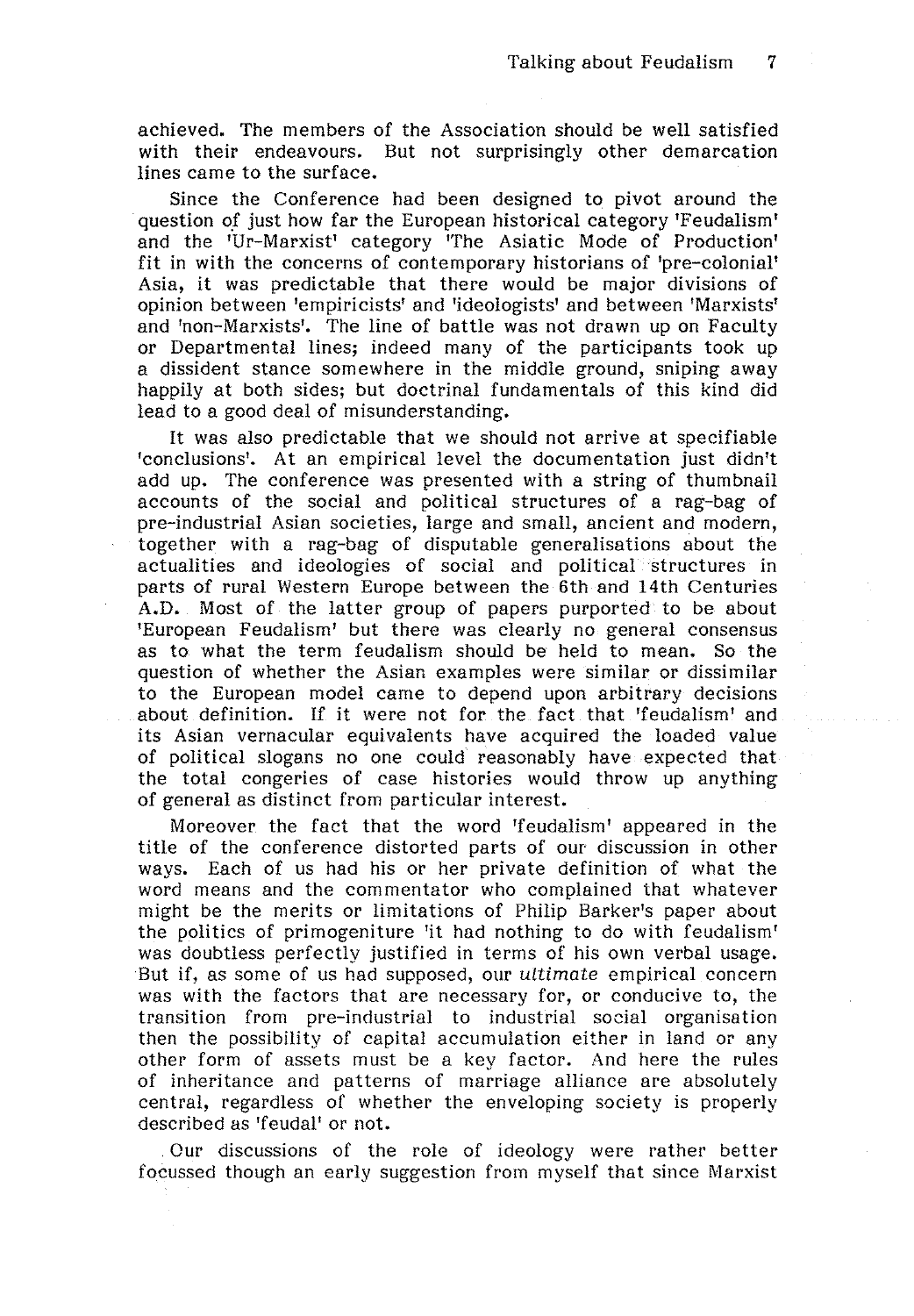categories are components in a dialectical argument they ought to be viewed in paired opposition: feudalism *versus* capitalism, feudalism *versus* slavery, was ignored, as also was Bruce Kapferer's repeated suggestion that Weberian theory was at least as relevant for our discussions as are Marx's scrappy notes about pre-capitalist modes of production.

Let me pick up that theme again. One reason why debates among Marxists are so confused is that, for political reasons, the full corpus of Marx's writings did not become available until long after his death. Similarly, admirers of Max Weber tend to forget that most of *Wirtschaft und Gesellschaft* was still unpublished at the time of his death and that, apart from *The Protestant Ethic,*  most of the Weberian corpus which we now possess is a reconstruction by his various editors. The name of Karl Marx does not appear very often in the Weberian corpus and one needs to delve quite deep to appreciate that for much of the time Weber was engaged in a debate with Marx's ghost.

But just as arguments about the canonical status of the *Grundrisse* and of "The Asiatic Mode of Production" need not deter us from learning from Marx, so also the criticisms of the historical empiricists need not deter us from reading Weber.

So let me remind you of certain bits of the story. Horrified by the empirical realities of the mid-19th Century Lancashire textile industry, to which he had been introduced by Engels, Marx tended to see the alienation from his society of the 'free' individual wage-earning labourer as lying at the very core of "the Capitalist Mode of Production" for it was only if labourers were competing as individuals in a 'free' labour market that the entrepreneur industrialist would be able to force wages down to the level of bare subsistence and rip off the surplus for himself.

This is 'vulgar Marxism' and there is more to the story than that, but Marx's concern with *feudalism* was essentially negative. Feudalism was a state of society in which labour was *not* free in the market economy sense but in which the seed of such a 'free market economy' were already embedded. Historiography was still in its infancy. Marx's 'feudalism' was a very hypothetical system.

Weber's *The Protestant Ethic and the Spirit of Capitalism,*  the earliest version of which appeared in the form of two articles published in 1904/5, does not mention Marx, yet, in part, it is clearly a response to Marx's argument about the origins of the free labour market. Weber suggested that we should not look for these origins in the decay of a (largely imaginary) feudal order but in the historical circumstances of the 16th/17th Century efflorescence of the Calvinist ethic.

This inexplicit dialectical response of Weber to Marx was not unlike the dialectic of our Sydney conference. In effect Weber attacked Marx for his ill informed empiricism and his failure to recognise that ideology can be a driving force in social development.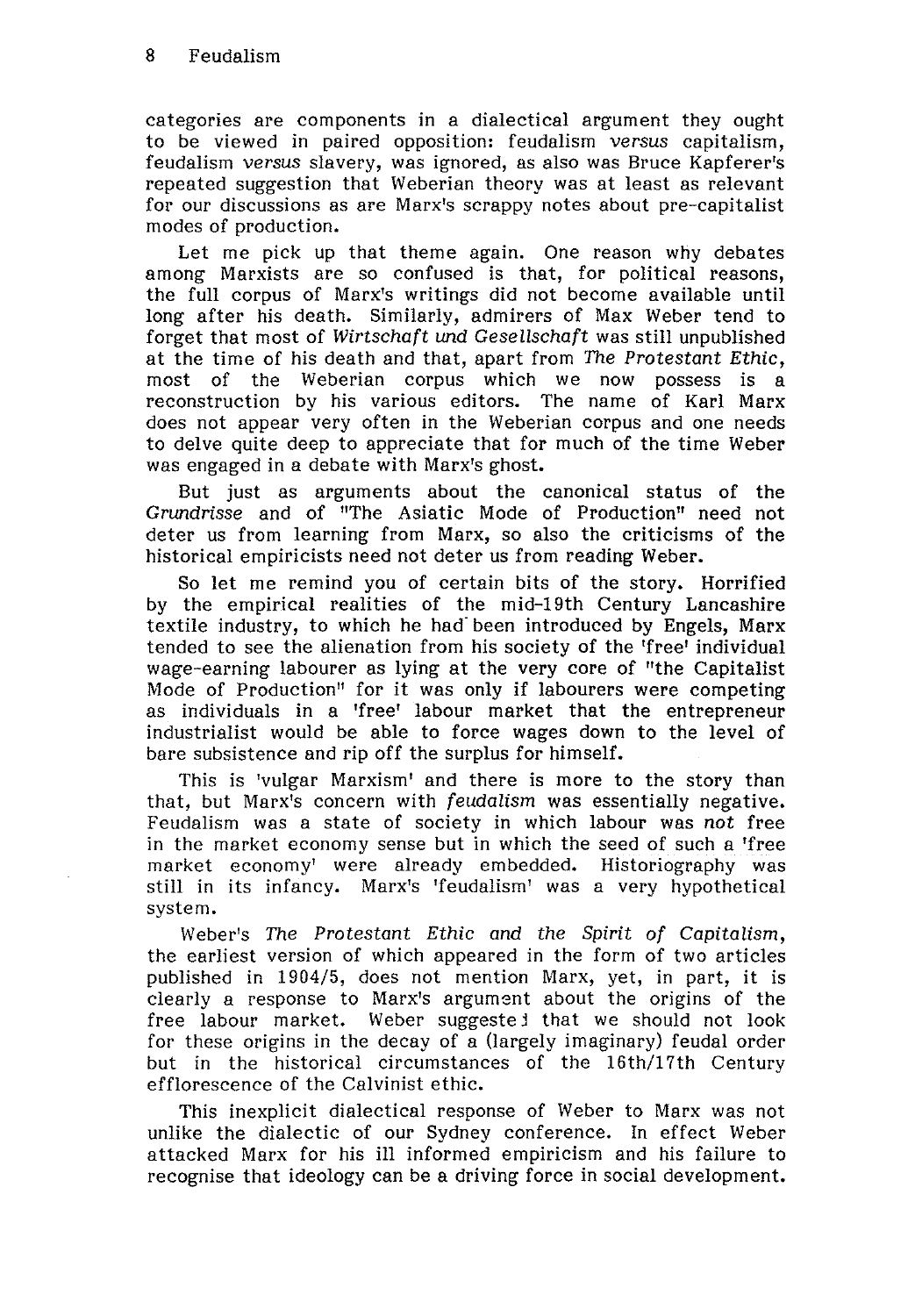And I too feel that Marx, despite his Hegelian background, was far too committed to positivist assumptions. The determinist laws of historical development were to be discovered in the structure of physical relationships between labourers and land rather than in the metaphysical relationships posited by a particular religious context.

But in our conference the argument went the other way. By and large it was the Marxists (and near Marxists) who attacked the non-Marxists for their aimless descriptive empiricism while at the same time proclaiming the importance of ideological categories (borrowed in this case from the language of European Marxism) for understanding contemporary developments in the Asiatic political arena. I find this inversion curious and perhaps ironic!

But let me get back to Max Weber and Bruce Kapferer's intervention about ideal types.

Ideal type models need to be unambiguous and should be presented as sets of contrasted categories.

That said, we need to distinguish between models which are introduced by the social historian, anthropologist, or what have you, to clarify his/her own thinking and models which the analyst perceives to be operating as a conscious ideology in the field under observation. Both varieties of model are present in Weber's writings and this was true also of the contributed papers of our conference. Weber's 'rational bureaucracy', which derives its legitimacy from above, is an example of the former; Michael Roberts' 'Asokan persona' is an example of the latter. One of the more illuminating facts to emerge from our discussions was that in several parts of contemporary Asia a local 'folk model', now described as 'feudalism' by local Marxists but not in reality in the least like European feudalism in its. conventional Marxist sense, operates as a primary driving force in contemporary politics.

This process by which the language of Marxism is used to force very un-European political facts into the mould of a quite fictitious Marxist ideal type ['European Feudalism'] provides much food for thought both for the historian and for the anthropologist. I can speak only for the latter.

The first dogma of social anthropology is that cultural systems are enormously diverse. The first dogma of orthodox Marxism is just the reverse.

Tacitly the general title of our symposium seemed to accept the Marxist proposition that human society evolved through a very limited sequence of stages in unilinear progression and that the stage immediately preceding world wide 'Capitalism' is an equally world wide phenomenon 'Feudalism'.

As an anthropologist I cannot accept any such thesis. There have been hundreds, perhaps thousands, of quite different social and political structures which deserve the title 'pre-industrial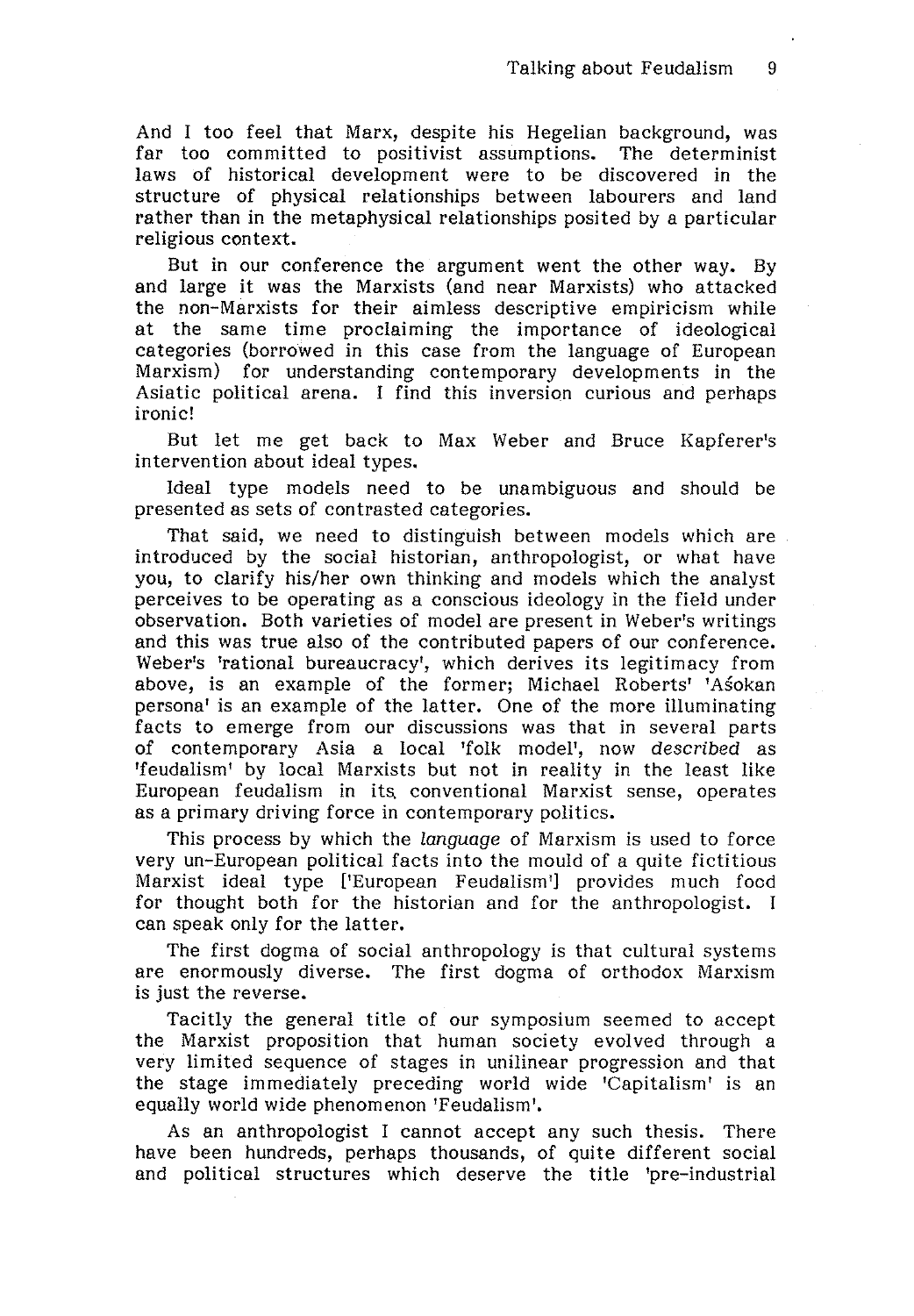society'. If this diversity is squeezed into a single category 'Feudalism', the category becomes redundant. It loses all connection with the historical feudalism of Mediaeval Europe (insofar as there was any such unitary system). The many 'feudalisms' thus specified have nothing in common except that they are pre-industrial.

The second dogma of social anthropology is that social phenomena take on meaning only when viewed in context. This poses difficulties when social anthropologists endeavour to enter into debate with historians because the data of history,  $-$  mainly documents and archaeological residues-, always lack their original context.

The symposium contributions provided an excellent example of what I mean. The specialists in Western European history had all read the same documents. They made radically different guesses about the contexts from which these documents had emerged. As a result they arrived at radically different conclusions as to how the documents should be interpreted. In the process the starting point of the discussion, the concept of 'feudalism' as a universal, tended to disappear.

Several of the original papers, e.g. those by John Ward, Soumyen Mukherjee and Craig Reynolds, faced up to these difficulties which present us with a paradox. On the one hand it is clear that in *empirical terms* the traditional model of Western Feudalism is a figment of the imagination created by Mediaeval Lawyers and post-17th century historians. On the other hand, while 'feudalism' may be a myth, Australia is surrounded by ·developing nations in which "Marxists are waging battles, most of the time successfully, against colonialism and feudalism"!

So what is the empirical content of the ideological figment against which real life Marxists wage their political battles? Does the expression 'colonialism and· feudalism' signify anything more than a convenient verbal parallelism? Does 'feudalism' here mean anything at all other than 'pre-colonial' or 'pre-industrial'?

It is from this point of view that my own opening paper may be considered to have had some relevance to our later discussions.

My contribution was not, like most of the others, a critique of some version (either Marxist or non-Marxist) of the concept of 'feudalism' but it was (in an indirect and round about fashion) a critique of another closely related, but dialectically opposed Marxist category 'The Asiatic Mode of Production'.

As Mukherjee shows, the intellectual debate about the nature of feudalism developed in parallel with a complementary debate about whether centralised government was a road to greater freedom or a vehicle to exploitative despotism.

In Marxist argument, despotism is associated with The Asiatic Mode of Production and, particularly in Wittfogel's anti-Marxist exegesis, with something called Hydraulic Society.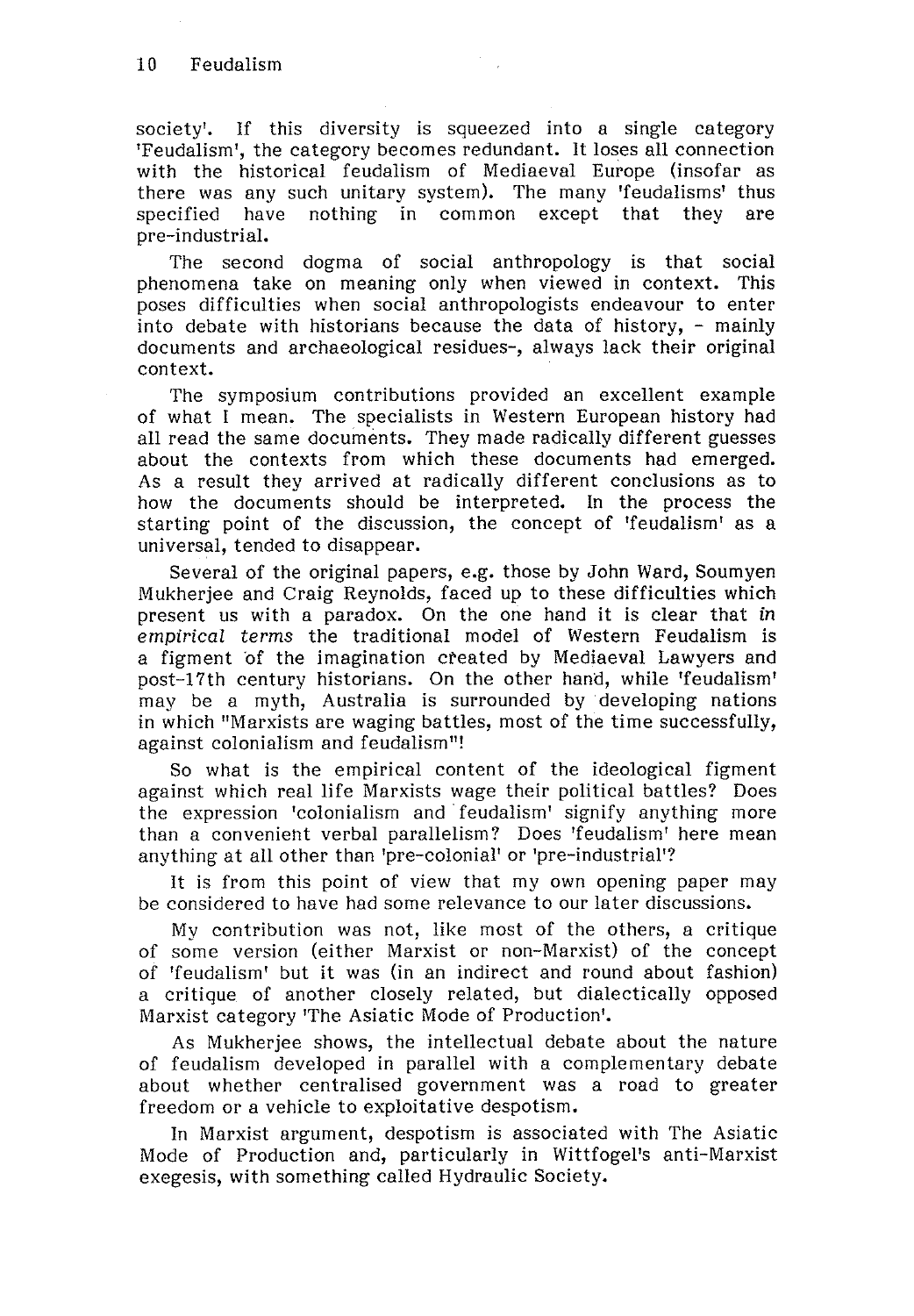In Marx's own set of categories the Asiatic Mode of Production differed from his other ideal type models of pre-Capitalist modes in that it did not contain fundamental internal contradictions. Consequently, it was not self-destructive. It therefore fits badly with any historicist scheme which assumes a deterministic 'law' of inevitable evolution towards either Capitalism or the socialist utopia which was destined to emerge from Marxist/Leninist type revolutions.

I will go on from there.

As must already be apparent, I am highly sceptical about the utility of all grand. scale categories. The Committed Marxist can no doubt manage to fit almost every conceivable type of social system into one or other of a set of five boxes labelled: 'primitive communism', 'slavery', 'feudalism', 'capitalism', 'Asiatic mode of production' but at the end of the day the empirical systems that will have found their way into any single box will turn out to have very little in common.

However, in present circumstances I cannot avoid using the term 'feudalism' so I must explain how I am using it.

The English edition of Marc Bloch's major synthesis, Feudal *Society,* has a Foreword by the late Munia Postan which, in effect, warns us to be cautious. Postan notes that the main tradition in European writing about Feudalism has been to equate it with the mediaeval Latin concept of feudum. That would imply that the beginning and end of Feudalism is in the service of a knight to his overlord and that the whole framework is strictly military. Postan notes that Bloch goes far beyond such limitation. It is clear that, up to a point, Postan approves of Bloch's expanded .usage but at the same time he emphasises the difficulties that this entails. For if Feudalism is not restricted to military relationships how is it to be limited at all? What is NOT Feudalism?

Towards the end of Volume 2 Bloch makes his case for the Marxist thesis that Feudalism was a 'stage' in the development of .pre-industrial society which was of world-wide occurrence. As Postan noted, Feudalism is made to embrace most of the significant features of mediaeval European society. But if there is a direct equation by which 'Feudal Society = European Mediaeval Society', then those, who follow Bloch, in holding that the category Feudalism can be usefully applied to pre-industrial Asiatic social systems, ought to be explicit as to how far they are also asserting that Mediaeval European Society and Mediaeval Asiatic Society were identical. For if they were not identical but only similar 'in certain respects', where do the crucial differences lie? Here is the passage in question:

[Bloch is specifying the characteristics of Feudalism as he understands it]. "A subject peasantry; widespread use of the service tenement (i.e. the fief) instead of a salary, which was out of the question; the supremacy of a class of specialized warriors; ties of obedience and protection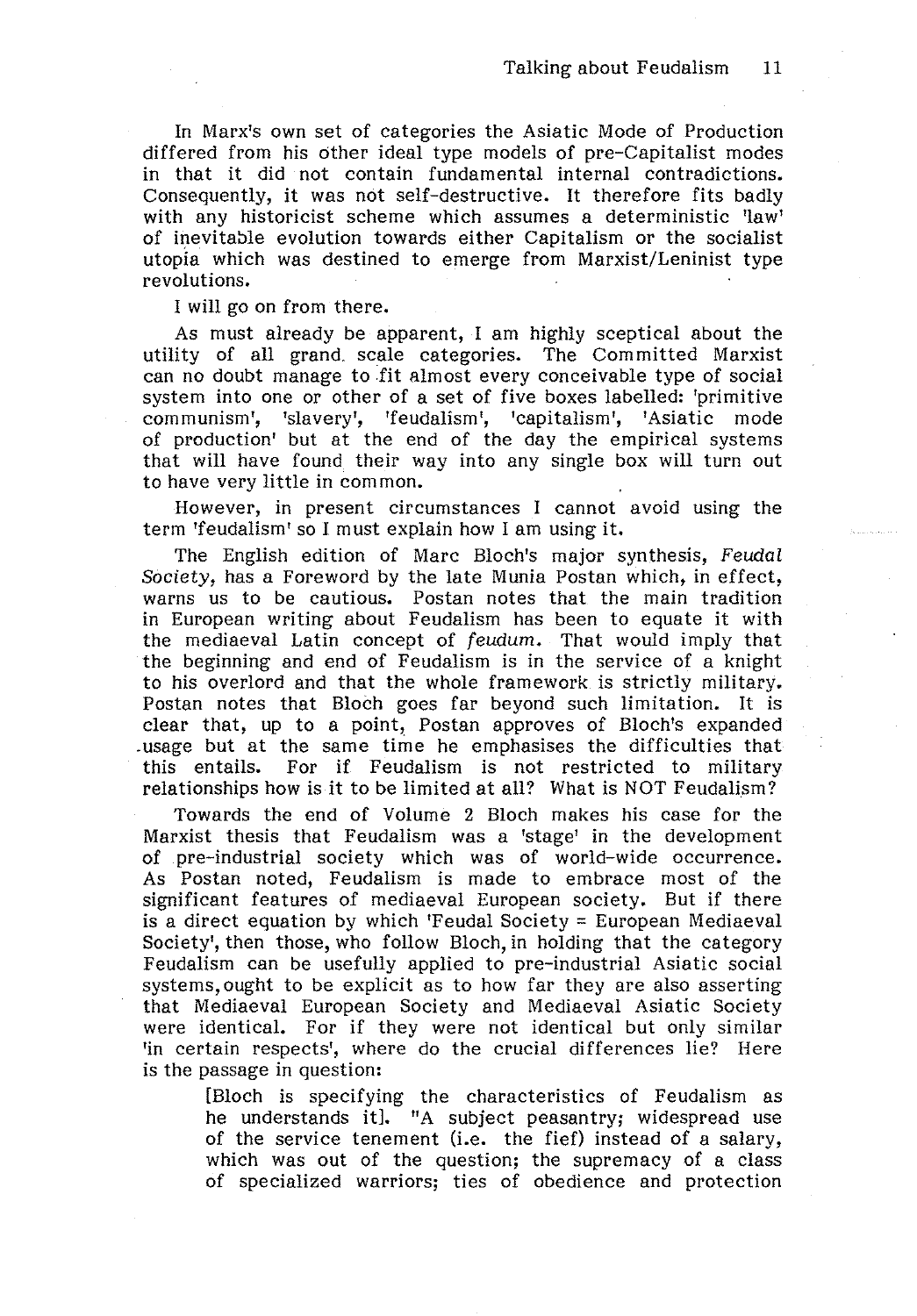which bind man to man and, within the warrior class, assume the distinctive form called vassalage; fragmentation of authority - leading inevitably to disorder: and, in the midst of all this, the survival of other forms of association, family and State, of which the latter, during the second feudal age, was to acquire renewed strength - such then seem to be the fundamental features of European feudalism. Like all the phenomena revealed by that science of eternal change which is history, the social structure thus characterized certainly bore the peculiar stamp of an age and an environment. Yet just as the matrilineal or agnatic clan or even certain types of economic enterprise are found in much the same forms in very different societies, it is by no means impossible that societies different from our own should have passed through a phase closely resembling that which has just been defined. If so, it is legitimate to call them feudal during that phase. [Bloch (1961: II: 446)]

As can be seen everything really turns on just what is meant by saying that a particular type of social institution, which Bloch here exemplifies by 'the matrilineal or agnatic clan' has the *same form* in very *different* societies. What is meant by 'the same'? What is meant by 'different'?

It is a fact of history that Marx himself, at any rate during his early period, held, that the Asiatic States had not conformed to his simplistic evolutionary scheme. Feudalism had NOT been a stage in their development. The Asiatic Mode of Production was different. However, the later Marxists, for complex political reasons, have mostly rejected this distinction, so that pre-Industrial India, China, Sri Lanka and the rest are regularly described as 'feudal'. Wittfogel on the other hand defended Marx's early distinction and supplemented it by asserting that there is a specific link between the Asiatic Mode of Production and large scale irrigation, and that this results in a despotic centralised state rather than the fragmented decentralisation that Bloch asserted to be one of the characteristics of European feudalism.

Although this theoretical argument about universals is somewhere in the background of what I am going to say it is not at all central to my argument. I am interested in the facts on the ground. Where the historians cite documents as evidence I shall give you thumb-nail ethnographic descriptions of systems of irrigation which I have observed in operation at first hand.

I am interested in how socio-economic systems work at a very small scale local level. It is the differences between one localised cultural system and another which I find remarkable rather than any overall similarity.

Those who are happy to apply the term Feudalism to pre-industrial Asiatic societies mostly fasten on the criterion of service tenure of land. Likewise those who want to draw a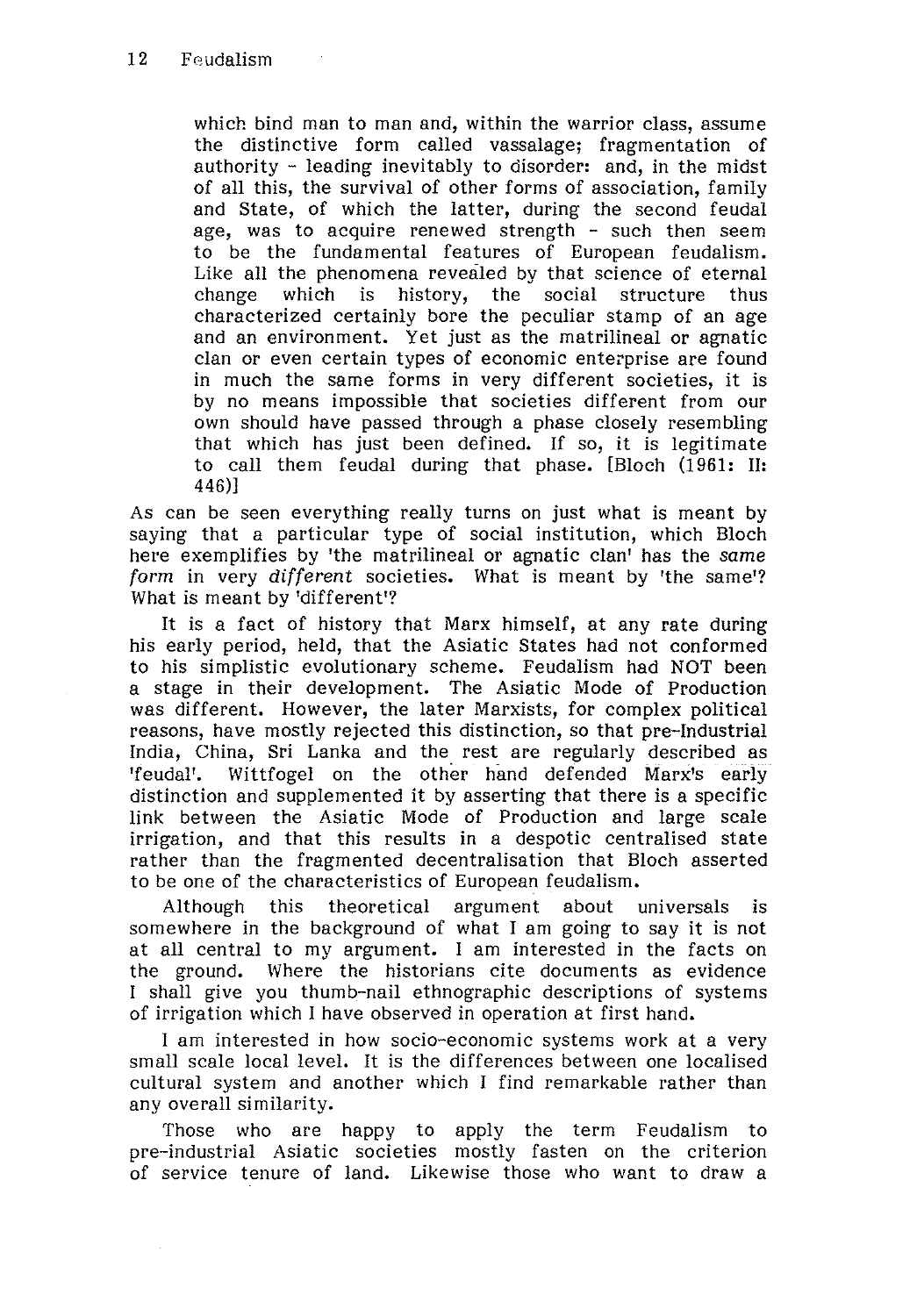clear cut distinction between Capitalist and pre-Capitalist modes -of production are likely to make wage labour a critical hallmark of Capitalism.

Now it is certainly true that approximate analogues of Mediaeval European feudal service tenure of land can be found in many parts of the world. It is also true that, in terms of real time chronology, straight forward wage labour developed rather late. So if we use these two isolated factors to define (i) Feudalism and (ii) Capitalism then Feudalism was antecedent to Capitalism though there is no necessary causal relationship between the two modes of social organisation and anyway Capitalism, as we *now* understand it, is *not* specified by the single criterion of wage labour. Moreover even if service tenure is a necessary feature of any system that is to be labelled 'Feudalism' we need to recognise that there are many different kinds of service tenure. Some of them are to be encountered in industrial as well as pre-industrial society and they may relate to tenures of other kinds besides the tenure of land. The offices held by clergymen of the Church of England and by the Fellows of Oxford and Cambridge Colleges are cases in point. 'Relics of Feudalism' no doubt, but such people are living in the 20th Century and the capitalist tax authorities treat them as such.

But if the borderline between Feudalism and Capitalism is indistinct where should the even vaguer concept of Hydraulic Society be fitted in?

The organised cultivation of crops and the aggregation of population into permanent settlements seems to have got going somewhere between 10 and 12,000 years ago. We do not know why. The changeover from a hunter-gatherer economy to a horticultural economy was not, in any obvious way, a marker of human progress. From a dietary and health point of view this much vaunted Neolithic Revolution must have lead to a decline of living standards not an improvement. The nutritional rewards per man-hour of labour would have been reduced. Perhaps rising population and shortage of game provided the motivating force.

The archaeologists have now demonstrated that drainage and irrigation were associated with some of the very earliest forms of horticulture. This is an important point. Modern Europeans, Americans and Australians live in conditions where water supplies are normally reasonably adequate; neither grossly in excess nor grossly deficient. Where there is a worry it is usually because there is too much water rather than too little. Irrigation, where it is used at all, is a sophisticated specialisation, an addition to dry agriculture which is the norm. In the tropics things developed just the other way round: dry agriculture was a specialised development from wet agriculture and the techniques of irrigation were not really distinguishable from techniques of drainage; drainage came first.

The development of rice cultivation technology in South-East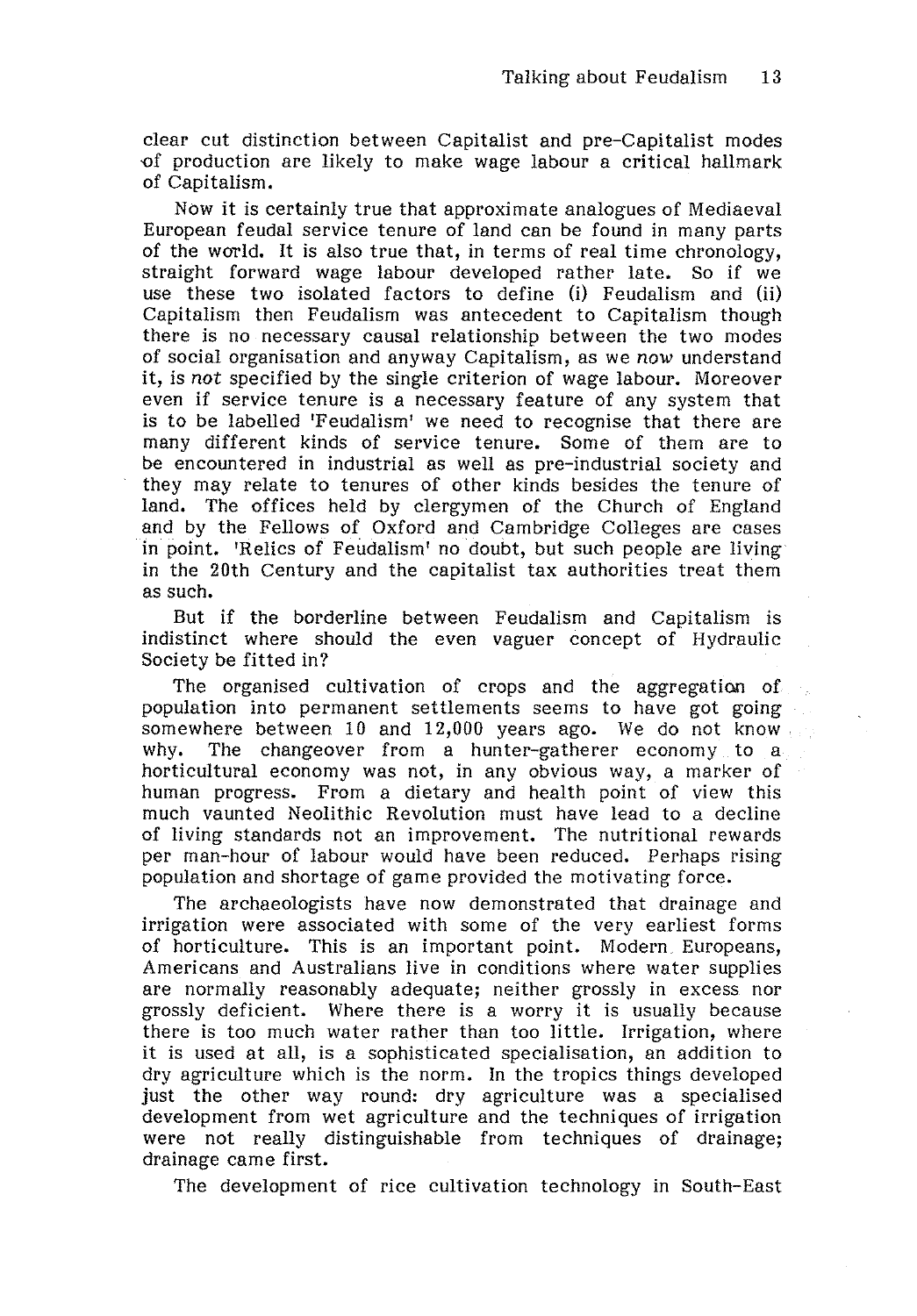Asia provides an example. The sequence of development was almost certainly: (i) the cultivation of some variety of wild rice in undrained swamps; (ii) the cultivation of diverse varieties of domesticated rice in natural swampland which was both drained and irrigated; (iii) the cultivation of dry hill rice by slash and burn techniques, the dry rice varieties being mutants of wet varieties; (iv) the cultivation of wet rice in artificially constructed terraces fed by a full scale artificial irrigation system. Many different versions of all these alternatives are still in use.

Certainly we need to distinguish the technology of flood plain agriculture from terraced agriculture, and fixed agriculture from shifting (slash and burn) agriculture, and wet cultivation from dry cultivation, and so on, but it is an error to suppose that, in situations of modest population density, any particular mode of agriculture is always more efficient than any other. The different techniques are not associated with an evolutionary sequence of distinct types of social organisation and if we are concerned at all with the empirical facts which underlie Marxist rhetoric this diversity of possibilities must surely be important.

Nearly all the present day indigenous peoples of South East Asia practice several different forms of farming whenever they have the land and water resources to do so. Some of the 'most<br>primitive' peoples (as conventionally recognised by primitive' peoples (as conventionally recognised by non-anthropologists) - such as. the head-hunting Ifugao in the Philippines - are among the most efficient irrigation experts in the world. The precipitous hillsides of the country in which they live have been carved into vast areas of irrigated terracing which constitute, to use Wittfogel's phrase, 'a mammoth hydraulic construction', but the form of Ifugao social organisation bears no relationship whatsoever to Wittfogel's fable of Oriental Despotism. Indeed these people are notable for the aggressive independence of each individual farming homestead. Needless to say Wittfogel ignored their existence though the irrigation system in question was well known long before Wittfogel wrote his book.

For my present purposes the distinctive feature of Feudalism is service tenure in land. Lordship over land is ordered in a hierarchy. The actual worker of the land is not paid wages but pays 'rent' in the form of various kinds of service and/or products in kind to an overlord who in turn holds his lordship in fief to an overlord on similar terms. Characteristically there is no direct link between the King at the summit of the pyramid and the farmer at the bottom. It is also characteristic that there are no bureaucrats or military personel who stand outside the hierarchy of lordship under the direct control of the centre. No actual system ever worked like that but the model will suffice for present purposes.

My model for Oriental Despotism is classical China rather than classical India. The King at the centre has absolute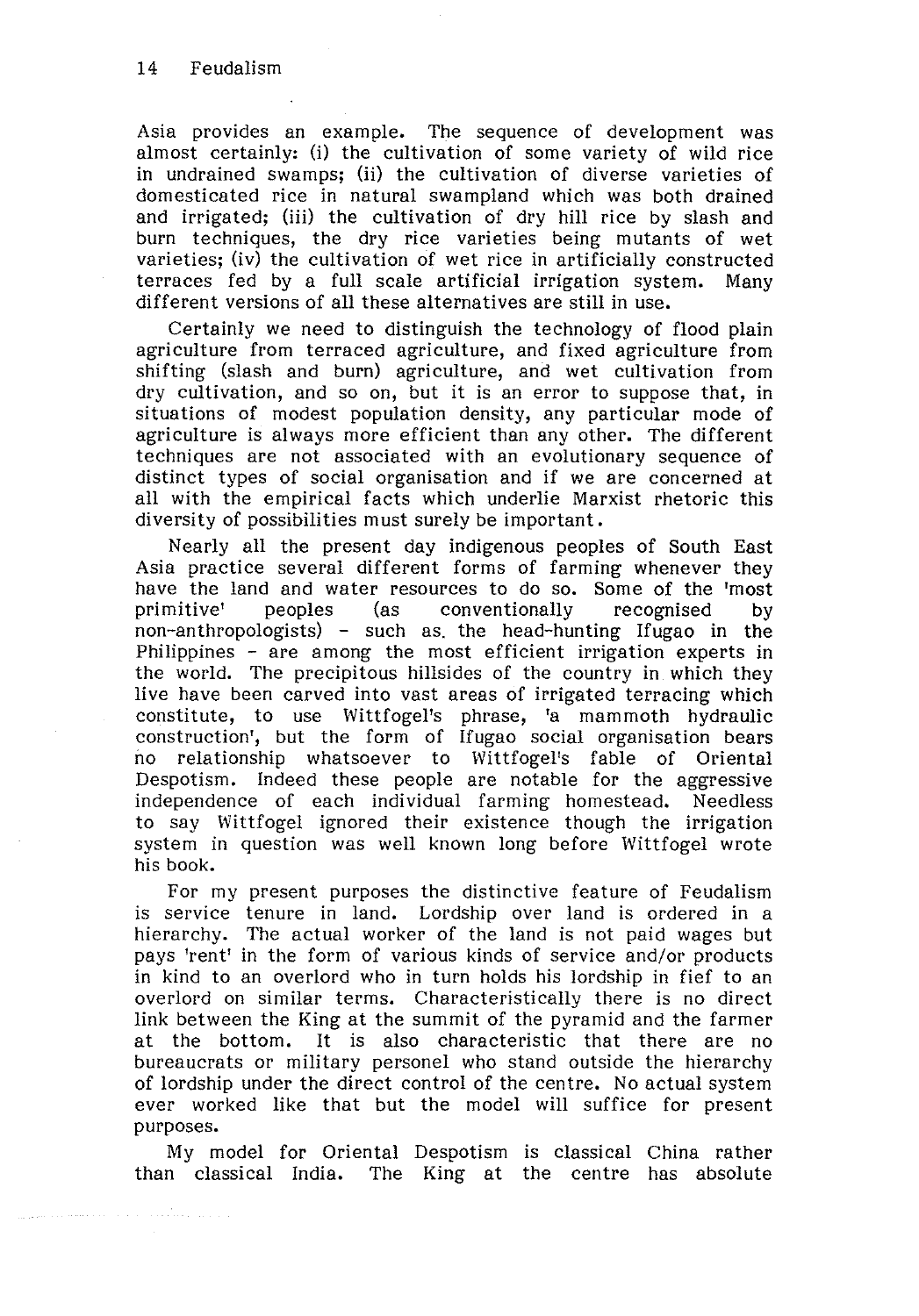untrammelled authority in all respects. The King exercises coercion by the use of military forces which are under direct control of the centre. The system is financed by direct taxation on the holders of the land. The system is administered by an élite, literate, bureaucracy which owes responsibility directly to the centre and not to any local political overlord. Here again I am fully aware that no actual system ever worked quite like that. I have simply provided you with two contrasted models, Feudalism and Oriental Despotism, considered as ideal types.

Hydraulic Society is Wittfogel's term. It seems to have been developed from a simplistic interpretation of what was known about the major early urban civilisations in the middle of the last century.

It was then widely believed that sophisticated civilisation had begun in a variety of rather similar but, at first sight, rather improbable terrains: flat arid plains which could only yield crops if they were irrigated. The stock examples were the Nile valley, the Tigris-Euphrates valley, the Yellow River in Northern China, the Indus Valley in what is now Pakistan. Wittfogel's thesis was that the irrigation systems concerned would only be workable if they were centrally controlled. He assumed that centralised control of the irrigation system would automatically result in centralised control of the political system as well. To quote Wittfogel:

"As manager of hydraulic and other mammoth constructions, the hydraulic state prevents the non-governmental forces of society from crystallizing into independent bodies strong enough to counterbalance and control the political machine." [Wittfogel (1957: 49)]

It seems logical. But does the formula square with the empirical evidence? What could rate as a fair test of such a proposition? How big does a 'mammoth construction' have to be before the principle begins to operate?

The first extensive irrigation system which I encountered on the ground was in Szechwan in West China. It seemed to have most of the ingredients of the Wittfogel formula and was certainly an engineering marvel. In the remote geological past the central part of Szechwan Province was a sort of lunar crater. It is now a fertile plain about 100 miles by 80 miles with a ring of steep mountains all round the edge. A perceptive European visitor at the end of the last century described it as: "the richest plain in China, and possibly in the world.... It produces three and even four crops a year" (Bishop [1899: 343]). The elaborate network of canals and water channels which criss-cross the area, sometimes overlapping each other like the roadways in a motorway intersection are almost entirely man-made. Most of them have been in existence for well over two thousand years.

The irrigation system starts in the north-west corner of the plain at Kuan Hsien and is supposed to have been constructed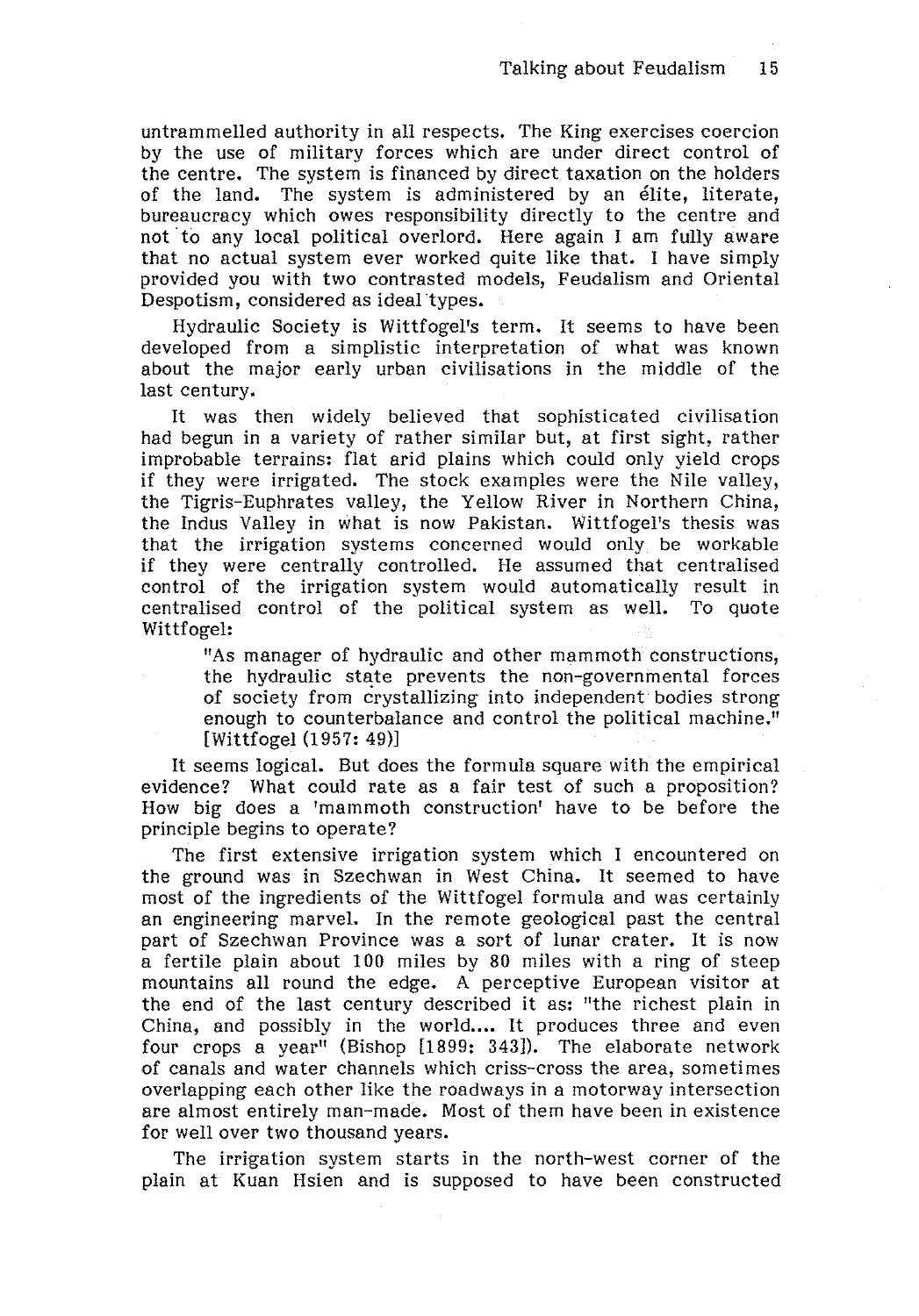by Li Ping, a prefect in the ancient kingdom of Shu, and his son, known to tradition as 'the second gentleman'. The essence of the system is that the Min river, a substantial tributary to the Yangtze, is diverted each March so as to feed into the main channels of the irrigation network. Each November the river is switched back again to its normal course. When the water dries out, the silt, which is about six feet deep, is dug from the main channels and spread over the land. The correct level at which to dig out the silt is marked by iron stakes sunk into the bed of the stream.

Carved in the rock above the switching point at Kuan Hsien is a motto which in translation reads: "Dig the ditches deep; keep the banks low". Provided everyone adheres to this rule all the levels will be correct and there will be no flooding. I am not sure how things are working now, but in the days of the Empire there was a special bureaucracy responsible for the water works in charge of a Prefect of the Waterways (Shui Li Fu). This system was still operating unscathed in 1933 though all other aspects of Szechwanese politics were in chaos.

Clearly the Shui Li Fu was a man of great influence to whom the politicians paid respect. But there does not seem to have been any period during the past 2000 years when he assumed the political role which Wittfogel's theory seems to require. The Prefect remained a bureaucrat; he did not become a despot in his own person. Since the literature concerning this massive Szechwanese system is extensive and easily accessible I find it very strange that, so far as I can discover, it is never mentioned by Wittfogel at all. If such a thing as an 'hydraulic society' has ever existed anywhere as a special form of socio-technical organisation it surely ought to be found in an environment such as this.

All the rice growing areas of China, and that means most of the more southerly parts of that vast country, are dependent upon a combination of drainage and irrigation but usually the unit of control is much smaller than in the central Szechwan case. A common pattern is that the whole of a substantial valley, which originally provided the run-off feeding a single natural stream, is laid out in gently falling terraced fields from top to bottom. The original terracing was probably cumulative over a long period but it represents in total the investment of a huge expenditure of human labour and even the annual repairs to the terrace banks may call for complex coordinated labour organisation. In such circumstances it seems logical to suppose that some form of centralised management would be essential if those who work the lower fields are not to suffer damage either by water shortage or water excess because of the mal-functioning of sluices higher up. But coordination of effort does not imply despotic rule; various kinds of cooperative are also possible. There does not seem to have been any standard pattern in the way such systems were worked.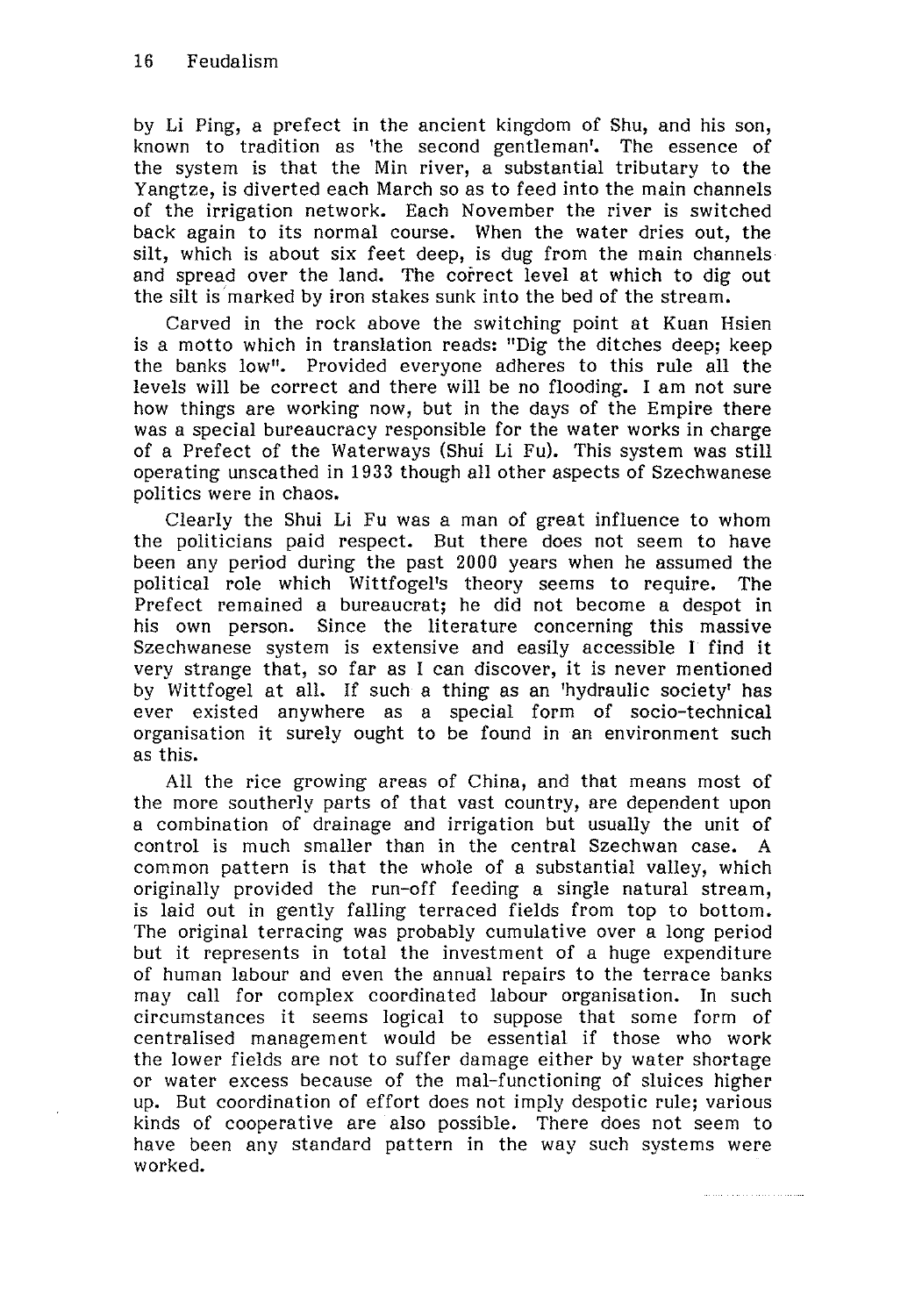In pre-communist China the ultimate owners of the land were very often absentee 'gentry' landlords living in cities. Such landlords were parasitic and investment in land improvement does not seem to have been a normal pattern. The rent extracted from the tenant farmers varied from year to year and was pushed to extortionate limits. Officialdom levied tax on the landlords rather than the tenants; in return the lanlords could call on the support of the police to obtain payment of rent.

Management was left to the local farmers. We know that in some areas the farmer households of a single village community would normally all have the same surname. In such cases irrigation control was organised on a lineage basis and enforced by the use of religious sanctions derived from the ancestor cult. But elsewhere the irrigation system seems to have been run by cooperatives organised through associations of local farmers without the backing of kinship ties and religious sanctions. Different versions of such cooperatives for different parts of China have been described by Fei and Kulp. Fei for the Yangtze delta; Kulp for a locality near Swatow.

Fei's account provides a variation of the share and share alike labour organisation which is widespread throughout South and South East Asia. Some of the key details of the system he describes are as follows:

1) This is an area where the farm land is above the level of the local river levels so that water has to be pumped to a higher level before it runs over the fields.

2) Fei describes the operation of a field area which in 1935 provided employment for about 50 labourers: "The common trench opens on to the stream at the north margin. At the opening there are fifteen pumping spots. Each pump requires three workers. The amount of labour contributed by each household is proportional to the land holding of that household.... The households of the community are organised into fifteen teams corresponding to the fifteen pumps. Each year one household in each group is responsible for providing and maintaining the pumping machinery for that group and for providing a group manager. This function rotaates by turn each year from one household to the next. One of the 15 group managers is appointed chief manager and he has the crucial authority to order the starting or stopping of pumping". Fei implies that this office also rotates but I suspect this was a mistake. "When the chief manager has given his orders for the day the individual pump managers go around their group of households and summon their laborers by beating a gong. If any one of the three individuals thus scheduled for duty does not turn up within half an hour the other two could go along to the local village shop and order a supply of wine and fancy food which would be charged to the defaulter's account. If the manager has failed to summon the defaulter in proper manner the manager can be treated likewise". [Fei (1930: Ch. 10)]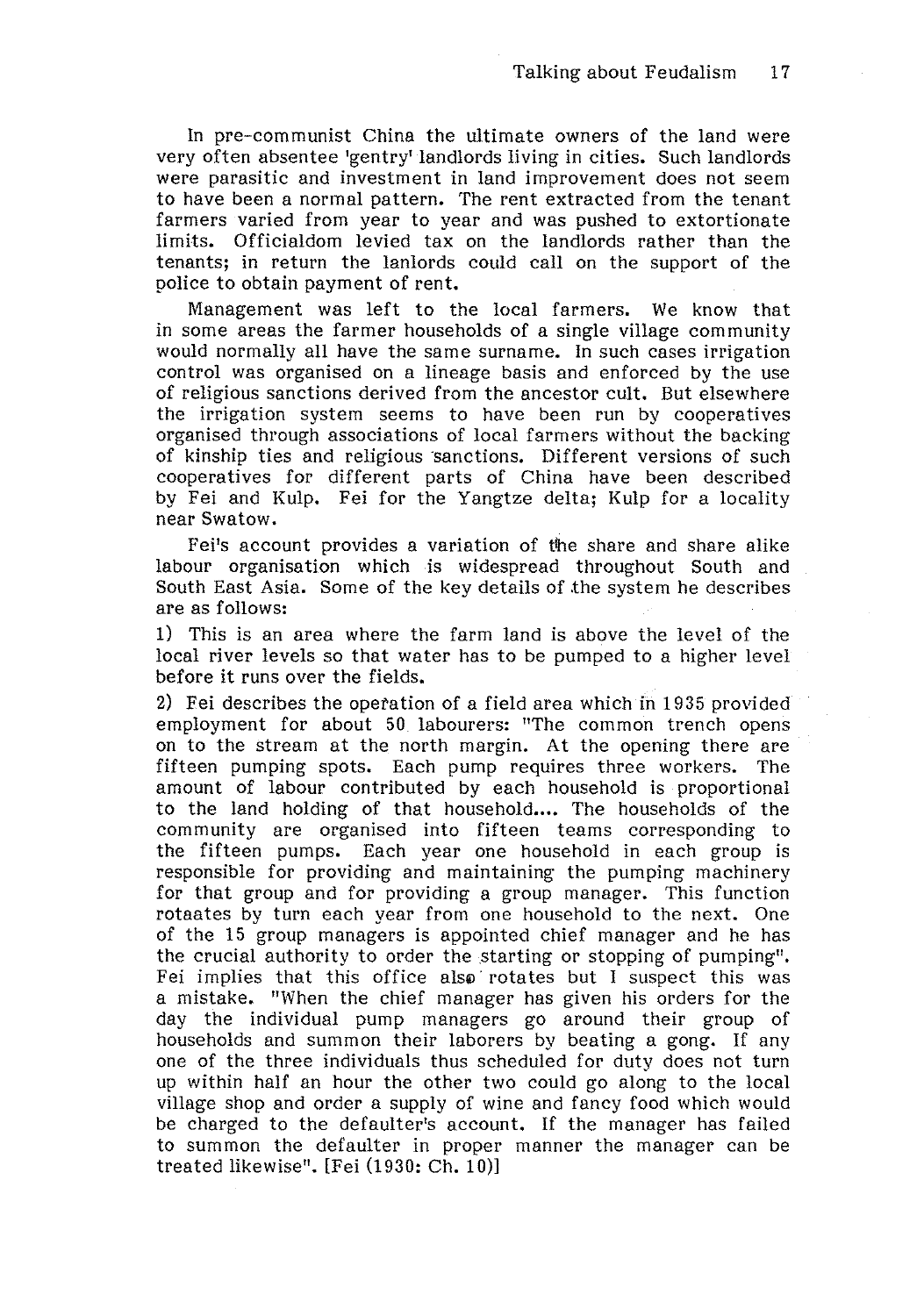This is all tiny scale stuff, but Fei implies that there was no higher level hierarchy. The 'system as a whole' was made up of a very large number of such miniature cooperatives each acting on its own. Indeed because of the very small size of even the largest farm unit excessive centralisation would have been counter-productive.

3) The system of work sharing by households which Fei described was operated in an irrigated plain and the crop was wet rice grown in permanent paddy fields, yet it is strikingly similar to one which I observed in the Kachin hills in Northern Burma where it was used to organise labour in dry hillside, slash and burn cultivation. Here then is a specific case in which the type of crop and the associated technology of farming is quite unrelated to the pattern of labour organisation. The system as such has no special links with irrigation: it is appropriate to any kind of work which needs to be allocated in terms of proportional shares. I will come back to this point presently when I discuss the rajakariya system which I observed in Sri Lanka. It is also worth noting that the economy of Fei's village was not based on a monoculture. The prosperity of the villagers derived from their silk worms and mulberry trees.

You should notice that, as yet, we have not encountered anything that could reasonably be labelled 'Feudalism'. The tenant farmers of pre-communist China paid rent-cum-tax in cash and in kind to their superior landlords; farmers who owned their land paid tax direct; they were not tied to any individual superior by any species of 'service tenure'. Whatever might be the practical difficulties there were no legal constraints which prevented a tenant from moving elsewhere.

But you should also notice that the Szechwan system which I first described entailed the diversion and rediversion of a substantial river, an operation which would have been quite impossible without the intervention of an official who could organise a corvée labour force of some thousands of men to do the switching. This fits Wittfogel's model. By contrast Fei's localised system needed managerial control only at the local village level. Wittfogel would presumably have argued that, although the system described by Fei was critically dependent upon hydraulic engineering, the scale of operations was too small to justify the title 'Hydraulic Society'. Yet the total population involved in the 1930s in the network of rice growing units throughout the Yangste delta area was many millions. So how small is small? How large is large?

The next species of irrigation system which I observed at first hand was in an altogether more 'primitive' context among the Yami of Botel Tobago, a small island off Taiwan. These people were primarily fishermen but they cultivated taro and sweet potatoes. The sweet potatoes were cultivated by shifting cultivation techniques; the taro was grown in small fixed fields which were supplied with water by an irrigation system of quite unexpected sophistication. Unfortunately I did not discover how the main

 $\pm 5$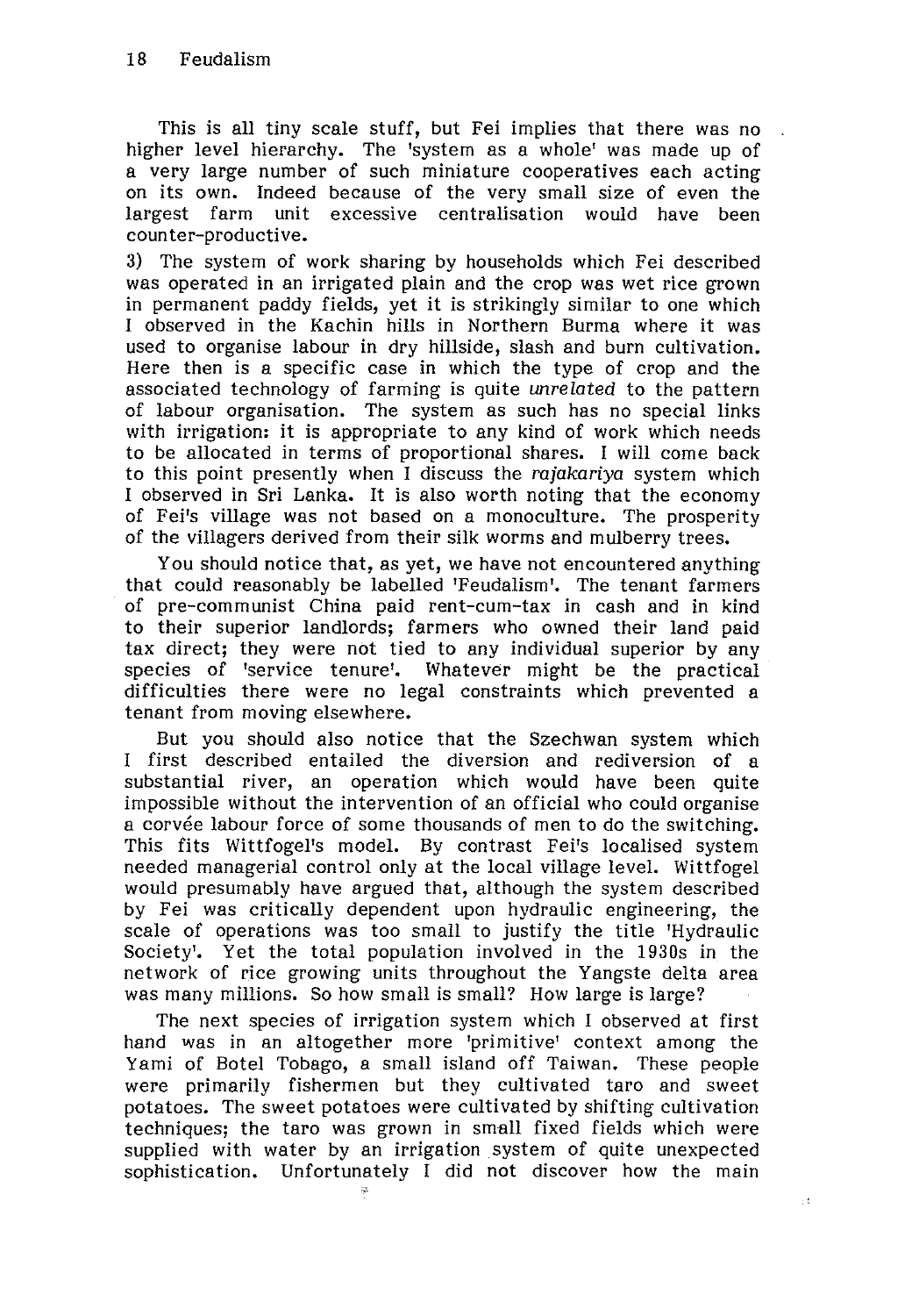irrigation channels, which in some cases ran for half a mile or so, were managed. But I learned enough about the social organisation to be sure that the Yami did not allocate any special authority to the irrigation manager or indeed to anyone else. This provides evidence that the huge irrigation systems of the Ifugao of Luzon, which are associated with a rather similar, notably individualistic, form of social organisation, are not just a unique exception to a general rule. Complex irrigation works requiring coordinated control can work without anything resembling a centralised bureaucracy let alone a centralised despotism provided always that the system of operation does not call for the assembly and control of a massive labour force all working simultaneously on the same job. Wittfogel's apparent assumption that large scale labour teams are an essential feature of any large scale irrigation system is a mistake.

Burma, my next range of ethnographic experience, provides another set of variations.

At the one extreme there were substantial parts of the central dry zone where agriculture was hardly possibly without the aid of major irrigation works which were originally constructed and later maintained by the King.

It bears on my argument that (i) the system of government which prevailed under the Burmese kings was fragmented and had a number of features which parallel those of 'classic' European Feudalism including the extensive use of marriage alliances to support ties of fealty between members of a baronial hierarchy; (ii) that some of the Burmese evidence seems to support Wittfogel's thesis that control over irrigation leads to political despotism.

This is paradoxical since in Wittfogel's scheme Hydraulic Society and Feudalism are directly antithetical. It seems to me that if we stick to the empirical evidence and avoid argument about grand scale 'stages of development' then there were parts of pre-British Burma which were both Feudal and Hydraulic!

The following authoritative extract comes from Scott, writing around 1900:

"Until the reign of King Thibaw (that is the last King of independent Burma) the irrigation weirs and canals were carefully maintained. In old days, in districts such as Kyaukse, the rules were very strict. If a breach occurred and loss of revenue resulted, a sentence of death could be passed on the Wun (governor) of the district. The Wun therefore naturally arrogated to himself powers of life and death over the *se-gyis* and the *kan-oks,* the men in charge of the weirs, canals and reservoirs. The *se-gyis*  in turn apparently were not interfered with if they killed villagers who shirked working upon the irrigation works when called upon to do so".

[Scott and Hardiman (1900: I (ii): 341)]

During the early years of the present century, when the British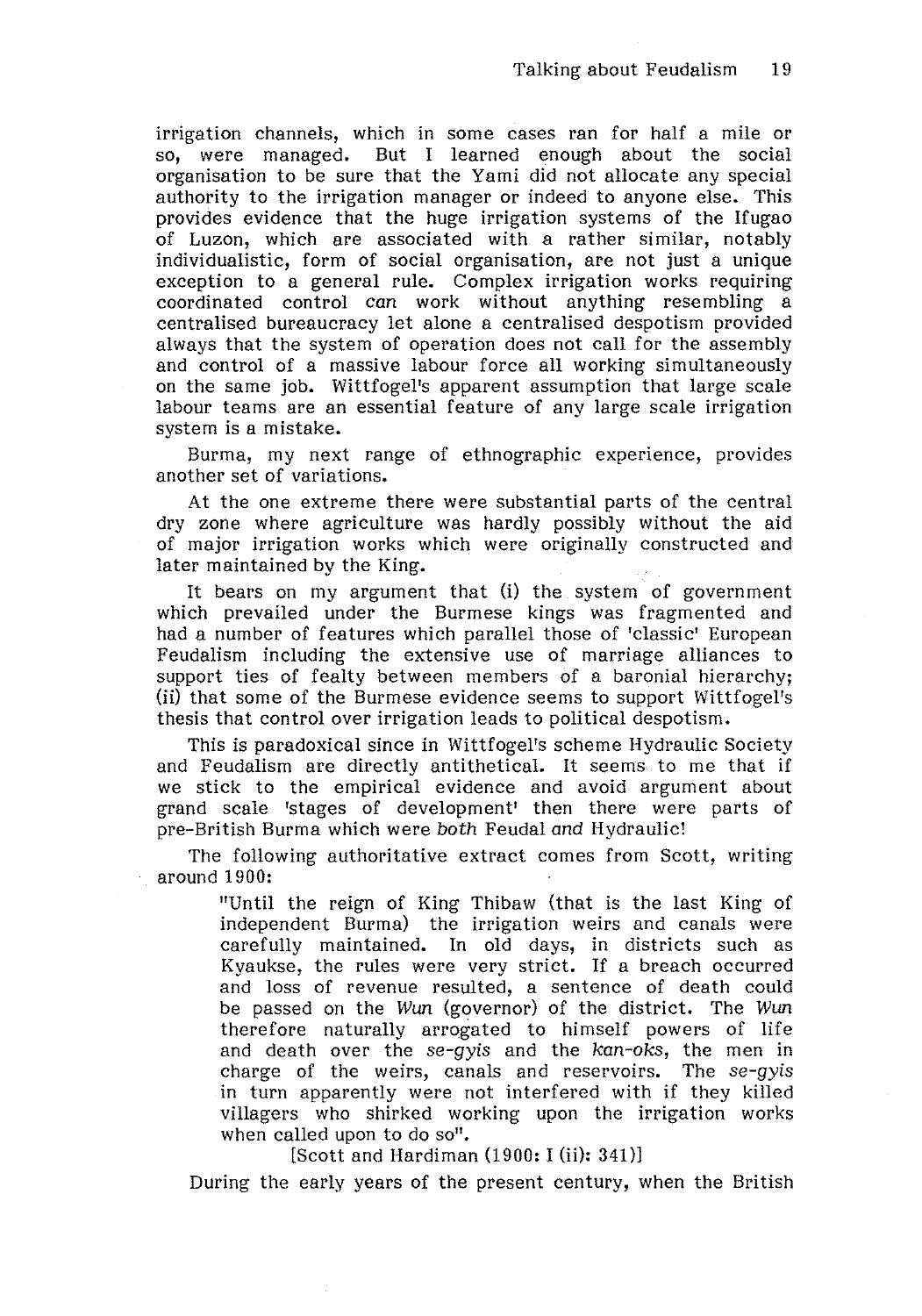were running Burma as a colonial dependency, they expanded the central Government's interest in irrigation management in all directions. At one time the Government was responsible for well over 500 miles of irrigation channels and large numbers of reservoirs and weirs. The economic and political weaknesses of the present Burmese regime are associated with an ineffective maintenance of these major irrigation works.

Here then is an example of Wittfogel's model of 'mammoth hydraulic constructions' linked to 'despotism'.

But in addition to the centrally controlled 'major works' there were many small scale pumping systems organised by local communities on principles similar to those described by Fei for the Yangtze delta area.

Some of the central dry zone irrigation canals are ancient but they do not have any of the complexity that I noted earlier for the Szechwan system in China. Nor has there been any long term continuity.

The political regimes of Burma have been quite exceptionally unstable ever since the 13th Century when serious history begins. During most of this period the area of the map which we now know as Burma was a loose federation of petty principalities (mong), each ruled over by either a Shan Prince or a Governor appointed by the King. In almost every case the principality had at its heart a substantial area of irrigated paddy-land. I do not have any information about the extent to which the local princes took a managerial interest in the maintenance of the irrigation works but it is clear that the wealth of the best managed and most influential principalities derived from resources other than paddy cultivation. This seems to turn Wittfogel back to front.

Wittfogel argued that the necessity for centralised control of major irrigation works would ensure centralised despotic government authority. Empirically there is no such necessity. Paddy land for wet rice cultivation provides the basic food supply and without an area of such land there can be no focus of political authority at all. But rice is not a scarce commodity. Control of paddy cultivation does not create a monopoly. It is rather that when there is a powerful political regime in control it can extend the irrigation system and the associated paddy cultivation and this will strengthen its economic base which permits the deployment of labour on other more profitable activities.

lf the regime is weak, irrigation will be neglected and the economic problems of the regime will be enhanced but total disaster need not necessarily ensue because the local population can then turn to alternative forms of agricultural production which are always adequate for subsistence purposes. The point l would emphasise is that the prosperous area of pre-colonial Burma had a trading economy rather than a monoculture economy.

So finally to Sri Lanka. For the ill-informed, classical Sri Lanka, which 'flourished' rather erratically from the 3rd Century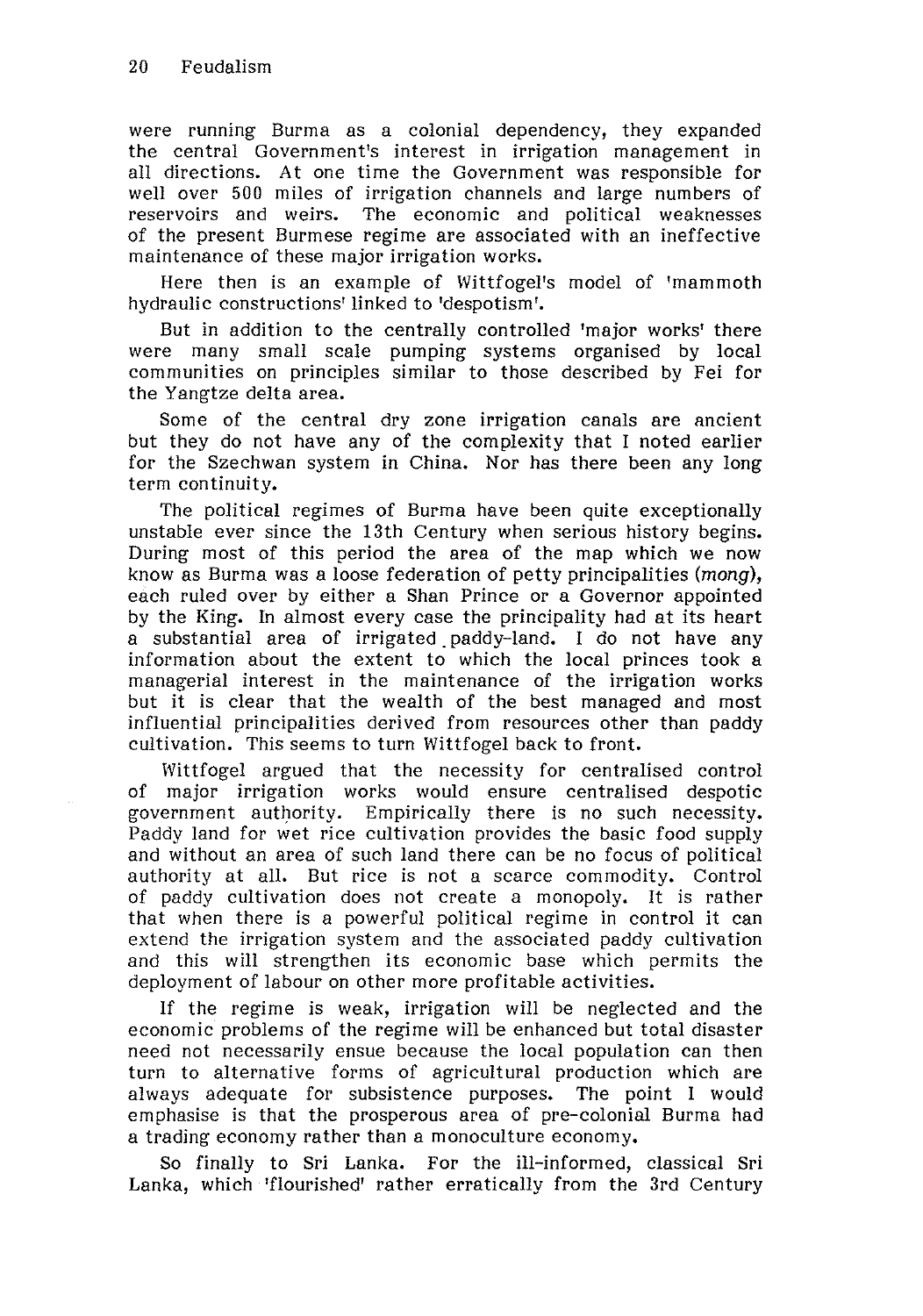B.C. to the 13th Century A.D., might appear to have had many of the classical characteristics of an Oriental Despotism based on hydraulic control, so again it seems surprising that Wittfogel himself never considered this apparently well documented case.

What is classical about the situation is that although about half of Sri Lanka is a wet zone where the development of agriculture might seem to be very easy, Sri Lankan civilisation in fact developed in the North Central dry zone where all cultivation is impossible without the aid of irrigation. Why?

The Sri Lankan kings of the great period were the sponsors of a great variety of stupendous engineering works directly associated with irrigation. Huge reservoirs contained behind vast man-made retaining walls; sluice works of titanic dimensions; major water ways of marvellous accuracy. The longest is 55 miles in length and has an accurate fall of six inches per mile throughout. In the period since 1948 the post-colonial governments of Sri Lanka have devoted immense sums to the redevelopment of this part of the country. Whether this was a rational thing to do from an economic point of view is a moot point. The motivation was political; an appeal to the glories of the historical past.

World experts were called in to plan these 'new' irrigation works. In nearly every case the engineers concerned found that their best solution to the problems presented was simply to reconstruct one or other of the major works of antiquity. As engineers the ancient Sinhalese were superb. But where does Oriental Despotism come in?

At the present time all agriculture in the North Central province requires irrigation works of one sort or another and ever since ·the middle of the last century the Government has had a hand in the management of irrigation right down to village level. But most of the villages concerned either have a separate tank (reservoir) or are grouped in a chain with just two or three other small villages. Except in the case of the recently developed agricultural colonies, which are the artificial products of Central Government planning, there are only a minority of settlements which can draw water from one of the major engineering constructions to which I have referred. This was also the case in the past.

It would seem that in classical times most of the really major irrigation works were originally designed as works of conspicuous consumption rather than for their strict utility. Their main role was to provide fresh water lakes and pleasure gardens for the vicinity of the capital cities of Anuradhapura and Pollonaruwa. Some of the water channels would have been useful for transport purposes. Their irrigation role was certainly not negligible but the villages had alternative sources of supply. The major works would have improved the reliability of the water supply but they were not usually essential.

In the chronicles of praise that were addressed to past kings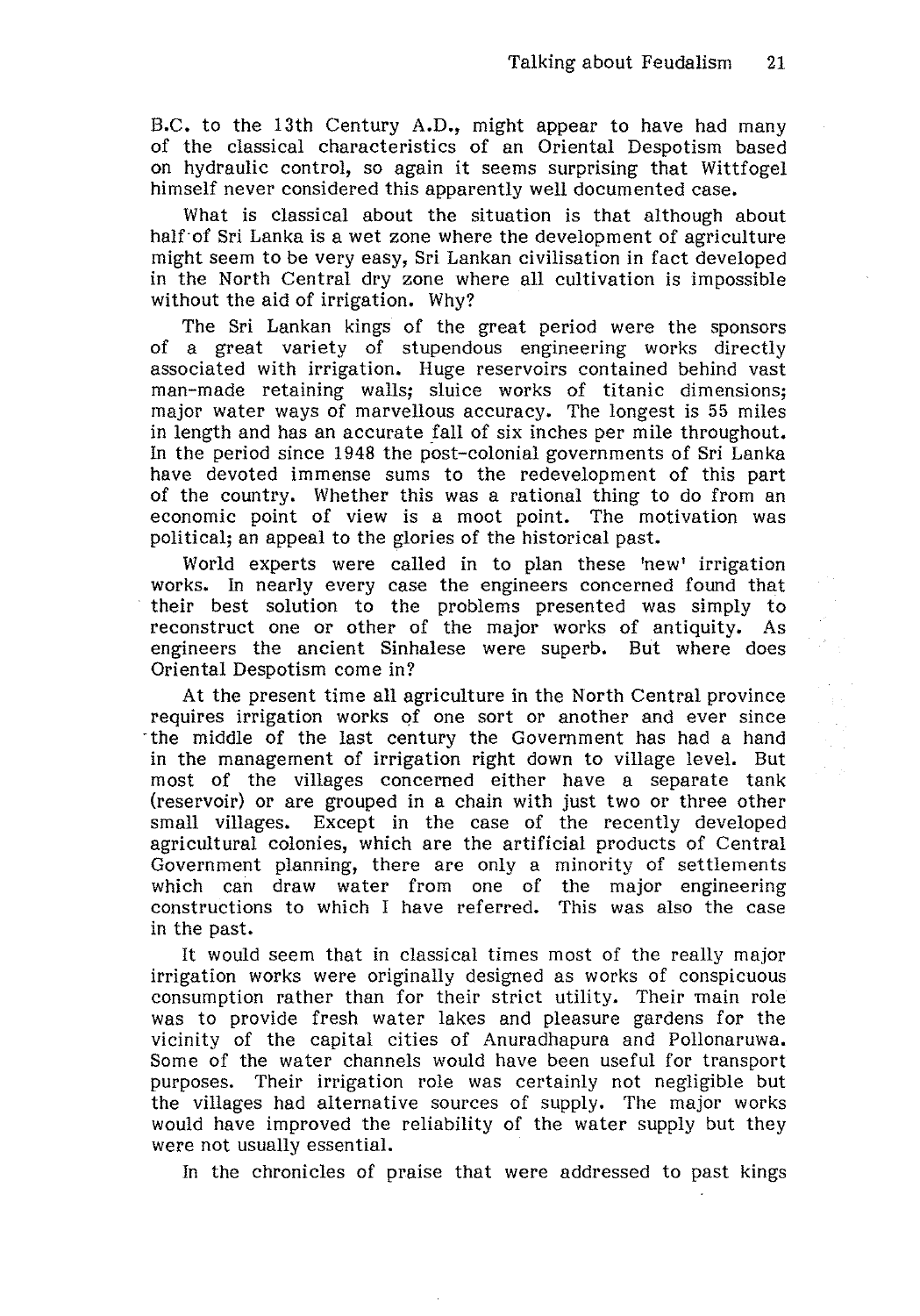the creation of huge tanks is put on a par with the erection of temples as a source of merit-earning, but, as far as I know, we have no satisfactory evidence about how the major irrigation works were managed in classical times. Their construction was probably cumulative over long periods of time but even so must have called for the coercive control of a large labour force every dry season. So there must have been a government bureaucracy of some sort controlling the construction of major works. But of some sort controlling the construction of major works. maintenance is another matter. Maintenance of irrigation works was one, but only one, of a variety of feudal type service tenures covered by the term rajakariya ('king's work').

During the pre-colonial era rajakariya was, in general, a duty associated with the service tenure of land and linked to a wide variety of elaborately differentiated caste duties. The obligatory element of most (but not all) of these duties was formally abolished by the British in 1832. The obligations in question have analogies in the records of European feudalism but I now consider that it is misleading to describe this Sri Lankan system as feudal.

The circumstances of the 1832 reform were that during the 18th Century the Dutch colonial authorities had converted caste obligations into a corvée duty arbitrarily imposed by the State. In 1801 the British had proposed to replace the service tenure of land by a Grain Tax. In practice they imposed the Grain Tax but their caste based corvée demands became even more onerous. The 1832 legislation was supposed to eliminate these abuses.

But what is relevant for my present purposes is that although the various unpaid caste services, such as forced labour in the cinnamon plantations, were abolished, one form of rajakariya survived and was still being legally enforced in the 1950s. This was a duty falling on every householder in a paddy farming village to give his proper share of labour to the annual repair and maintenance of the village tank and its sluices. By proper share was meant "in proportion to the amount of water that each shareholder would use". This applied to all tanks, not just major tanks linked to the centralised system.

The land irrigated by the tank was precisely marked out into shares and sub-shares (pangu) the extent of which was exactly known and measured. The water flowing on to each such share of land was also precisely measured and each householder was responsible for a sector of the tank retaining wall which was precisely proportional in length to the 'share' of land which he owned. In pre-Colonial days all the service duties covered by the term rajakariya seem to have had this same characteristic. The obligation imposed on the householder was proportional to the amount of water he was entitled to extract from the tank for irrigation purposes. Furthermore during the pre-colonial era the caste services involved were not, in most cases, due to the State as such but to a local district overlord. This comes close to Feudalism in the European sense. Michael Roberts rejects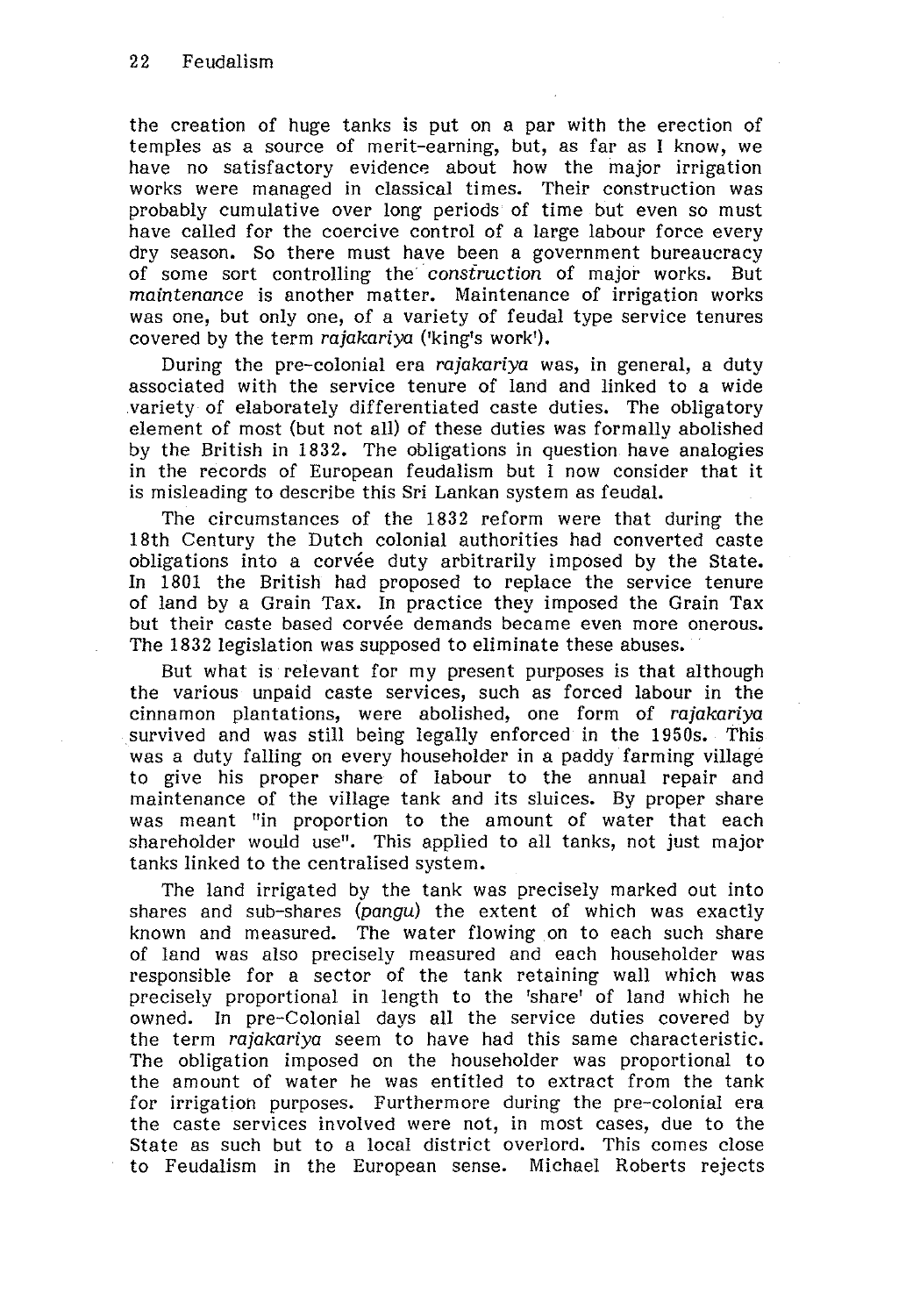the terminology. I am not now prepared to defend it.

Until the British introduced a more centralised system in 1855 responsibility for seeing that the tanks were properly maintained and managed seems to have lain with village elders rather than outside government officials. Of course things may have been different in more ancient times, but I see no reason to suppose that they were. In the feudal hierarchy, [and I call it 'feudal' simply for want of any better term] service obligations were not imposed on particular individuals but on particular villages. The fiefdom included both the land and the people living on it. There was a presumption that all members of any one village would be of the same caste. It was then up to the villagers themselves to decide just how particular caste duties were to be allocated as between individual householders. The late Roman coloni described in John Pryor's symposium contribution were perhaps similar though certainly not identical.

We do not really know how the classical Sinhalese kingdom worked. The documents that have come down to us are mostly propaganda originating from priestly sources. The record provided by the 17th Century English sea-captain Robert Knox is unreliable for other reasons. By that time the political centre of gravity of independent Sri Lanka had moved to Kandy which is outside the dry zone. For what it is worth the regime that Knox describes is feudal rather than centralised though the King is certainly represented as a despotic tyrant. His construction of waterways and pleasure gardens is presented as evidence for that tyranny.

But Knox wrote with European models in mind. By that time Sri Lanka was certainly not an Hydraulic Society in Wittfogel's sense. My own view is that Wittfogel's model could never have fitted the facts on the ground at aU· closely, though the arithmetical precision of the labour sharing conventions, even at village level, suggests that at some stage a centralised bureaucracy must have been involved right down to the grass roots of the production process.

And that perhaps is the central point of my present argument. In Wittfogel the concepts of Oriental Despotism and Hydraulic Society are directly associated and by that token the concepts of Feudalism and Hydraulic Society are fundamentally distinct. But in the empirical cases which I have considered this distinction hardly seems to make any sense.

The concept of Hydraulic Society, considered as an ideal type, seems to presuppose a system of monoculture. It is assumed that all production is dependent on irrigated agriculture: all irrigated agriculture is dependent on a centrally controlled unified system of irrigation. But in empirical situations, even where large scale, State controlled, irrigation systems exist, they represent only one of several alternative modes of agricultural production.

Contrary to Wittfogel's theory, State control of the water supply does not ordinarily provide the associated bureaucracy